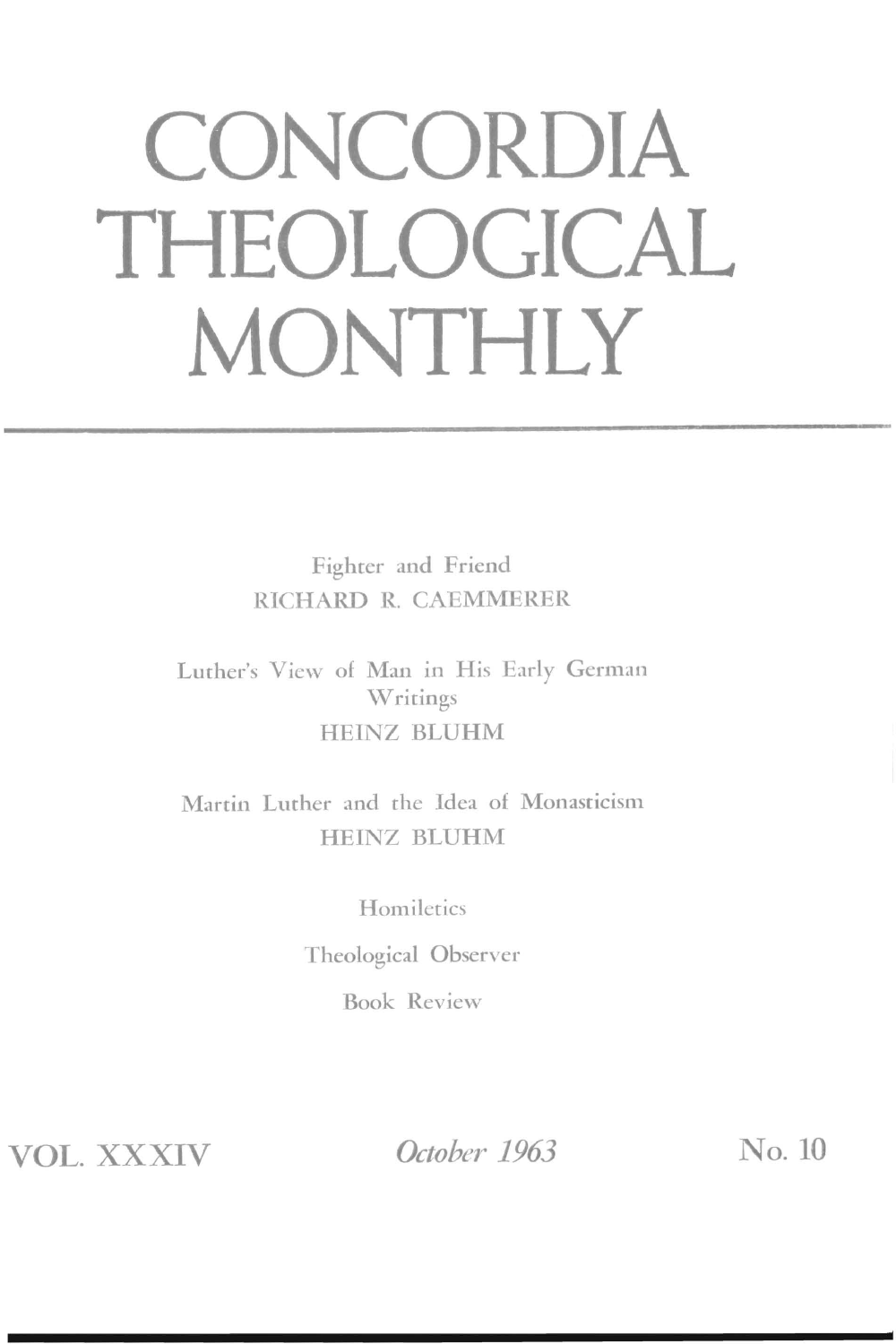## **THEOLOGICAL OBSERVER**

### BRIEF ITEMS FROM

#### THE LUTHERAN CHURCH-MISSOURI SYNOD

*Lahti, Finland.* - Representatives of seven European Lutheran Free Churches met here July 25-27 for the fourth in a series of conferences designed to foster closer cooperation among the independent church bodies.

England, France, Belgium, Denmark, Finland, and Germany were represented in the discussions of theology and mission methods. Other visitors included Dr. Clemens E. Hoopmann, president of the Evangelical Lutheran Church of Australia, and the Rev. N. J. Ezekiel, general secretary of the India Evangelical Lutheran Church.

All the church bodies are in affiliation with The Lutheran Church - Missouri Synod, which was represented at the meetings by the Rev. Carl A. Gaertner, a member of the Synod's Commission on Theology and Church Relations, and Prof. Martin J. Naumann of Concordia Seminary, Springfield, Ill.

"The Theological Basis of Lutheran Free Church Work in Europe" was the subject of papers by the Rev. Hans-Lutz Poetsch of Bremen, Germany, and the Rev. Marc Splingart of Paris. The representatives also discussed the history, problems, and opportunities of the Free Churches.

The Free Churches first met in London in 1960 with other sessions held in Paris (1961) and West Berlin (1962).

Most of the participants in the meeting here traveled to Helsinki the following week for the Fourth Assembly of the Lutheran World Federation.

*Brainerd, Minn.* - More than a century of work by The Lutheran Church - Missouri Synod in this area is bridged by two recent events here.

Minnesota Gov. Karl F. Rolvaag unveiled a plaque honoring Missionary O. Cloeter

during memorial services at Crow Wing State Park south of here, paying tribute to the clergyman's early efforts among the Indians. Missionary Cloeter established headquarters at Crow Wing after a mission station opened in 1857 at Cabitawigama, 30 miles northeast, was destroyed during an Indian uprising in August 1862. From Crow Wing the missionary made extensive journeys throughout northern Minnesota. The plaque was given by the Missouri Synod's Minnesota District.

Meanwhile the district, upon authorization of the 1962 Synod convention, has divided into Minnesota North and Minnesota South. The Minnesota North District headquarters will be located here. The Rev. A. C. Seltz, a full-time president, is moving here, and Miss Joyce Vogt, a graduate of the parish workers program at St. John's Lutheran College, Winfield, Kans., will become the new office secretary. Mrs. Guy Murphy, a bookkeeper, is receiving training at the Minnesota South office and will begin work here about Aug. 1.

St. Louis. - Christian citizens face a dual responsibility in helping the nation overcome the moral crisis precipitated by the racial problem, an official of The Lutheran Church - Missouri Synod has declared.

Dr. Arthur L. Miller, executive secretary of the Missouri Synod's Board of Parish Education, stated, "As citizens we have the civic obligation to work with community, state, and national leaders in dealing with this problem. As Christians each of us has a specific privilege and obligation to bring the power of the Gospel to bear on this problem in our congregation and community."

Focusing on education, he emphasized, "The problem of the integration of churchrelated schools is simply part of the larger question of integrated congregations."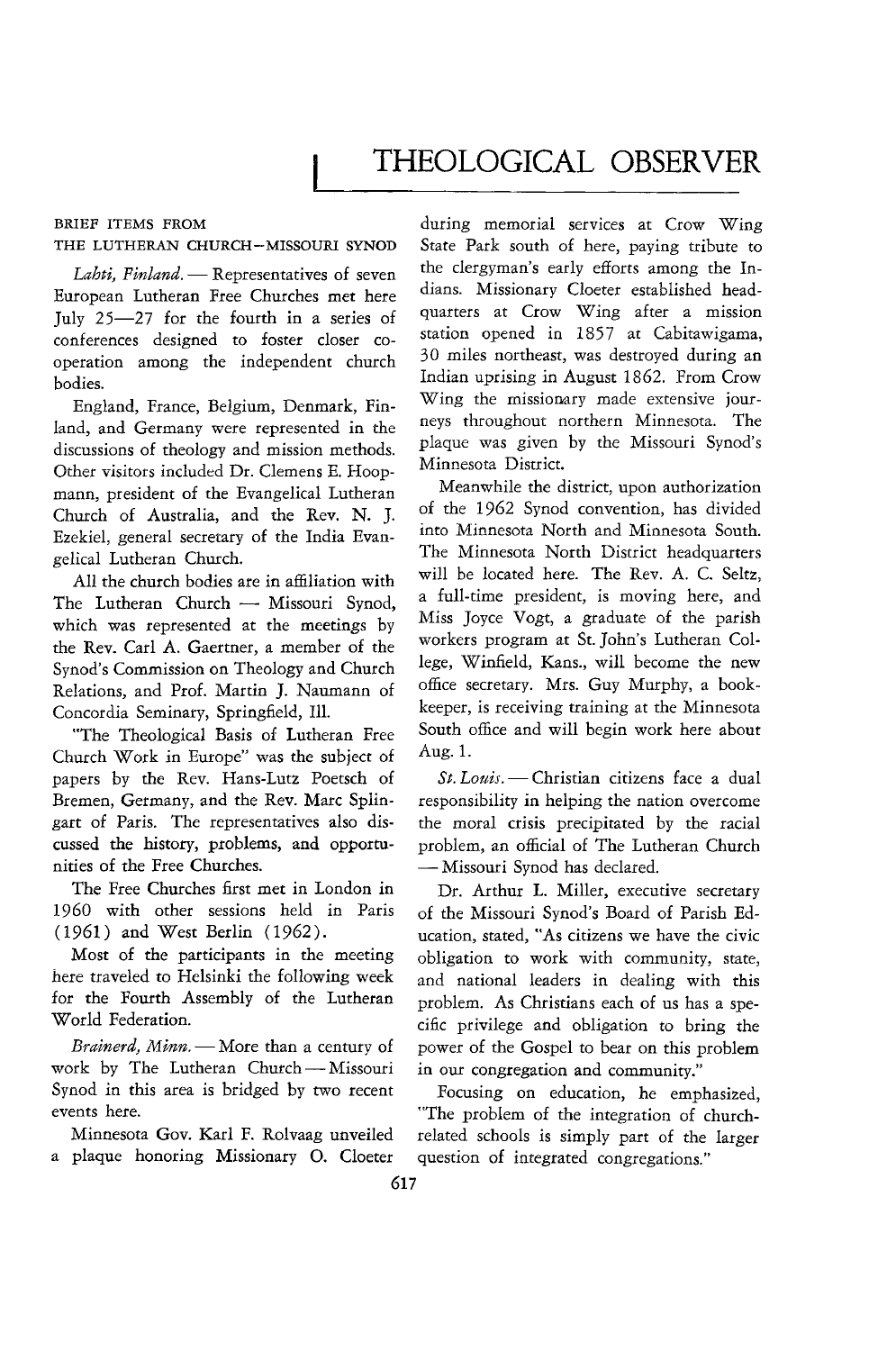During the 1962-63 school year there were 4,991 non-white children enrolled in 275 elementary schools operated by Missouri Synod congregations as compared with 2,364 during 1961-62. The increase is chiefly due to the fact that schools formerly affiliated with the Lutheran Synodical Conference in Alabama, Florida, and Louisiana now are included in the Missouri Synod's Southern District.

Of the 4,300 Negroes in Missouri Synod elementary schools, 1,997 are in integrated classrooms. Schools with an all-Negro enrollment serve 2,994 pupils (including 20 other non-whites).

Dr. Miller called upon pastors, parish education boards, school principals, and Sunday school superintendents to provide leadership in developing congregational policy concerning racial integration. He stated that the Christian attitude toward racial equality will affect the congregation's community missionary outreach.

"The concept of the community church will help a congregation bring the Gospel to all the people of its community without regard to race or nationality," Dr. Miller explained. "Some congregations have been doing this for many years. All Christian congregations should follow their example."

The Missouri Synod in 1956 adopted a comprehensive resolution on race relations which stated, "In the execution of Christ's command ('to preach the Gospel to every creature' ), no line of demarcation should be drawn relative to nationality, race, or color, for there is no respect of persons with God."

*Washington.-The* church's role in vocational rehabilitation of the deaf was examined by 75 representatives of three Lutheran church bodies during a three-day workshop at Gallaudet College.

Meeting with 25 government officials and educators were 53 participants from The Lutheran Church - Missouri Synod, 12 from

the American Lutheran Church, and 10 from the Lutheran Church in America.

The workshop was made possible by a grant from the vocational rehabilitation administration of the United States Department of Health, Education, and Welfare to Gallaudet, a private liberal arts college for the deaf which receives most of its operating funds from the federal government.

A symposium on the training of Lutheran clergymen in the vocational rehabilitation of deaf persons was a workshop feature. Participants also learned of the state-federal program of vocational rehabilitation with emphasis upon demonstration and training, services, and research. Other subjects studied included working with mentally ill or retarded deaf persons, underemployment of the deaf, the role of the rehabilitation counselor, and service to the multiple handicapped deaf.

There are two Lutheran schools for the deaf, both Missouri Synod agencies, in Detroit and Mill Neck, Long Island, N. Y.

Members of the workshop steering committee included the Rev. Harry W. Hoemann, Missouri Synod chaplain at Gallaudet, and the Rev. William P. Reinking, executive secretary of the Missouri Synod's Board for Missions to the Deaf.

BRIEF ITEMS FROM THE NATIONAL LUTHERAN COUNCIL

#### THREE SEMINARIES, ONE LUTHERAN, ASSOCIATE WITH STATE UNIVERSITY

*Dubuque, Iowa.* - The Wartburg (Lutheran) Theological Seminary and two other divinity schools here have formed an Association of Theological Faculties with the State University of Iowa in Iowa City.

According to Dr. Robert Michaelsen, director of the SUI School of Religion, the association is unique in its involvement of Catholic and Protestant theological institutions with a state university for the purpose of furthering scholarly study in theology.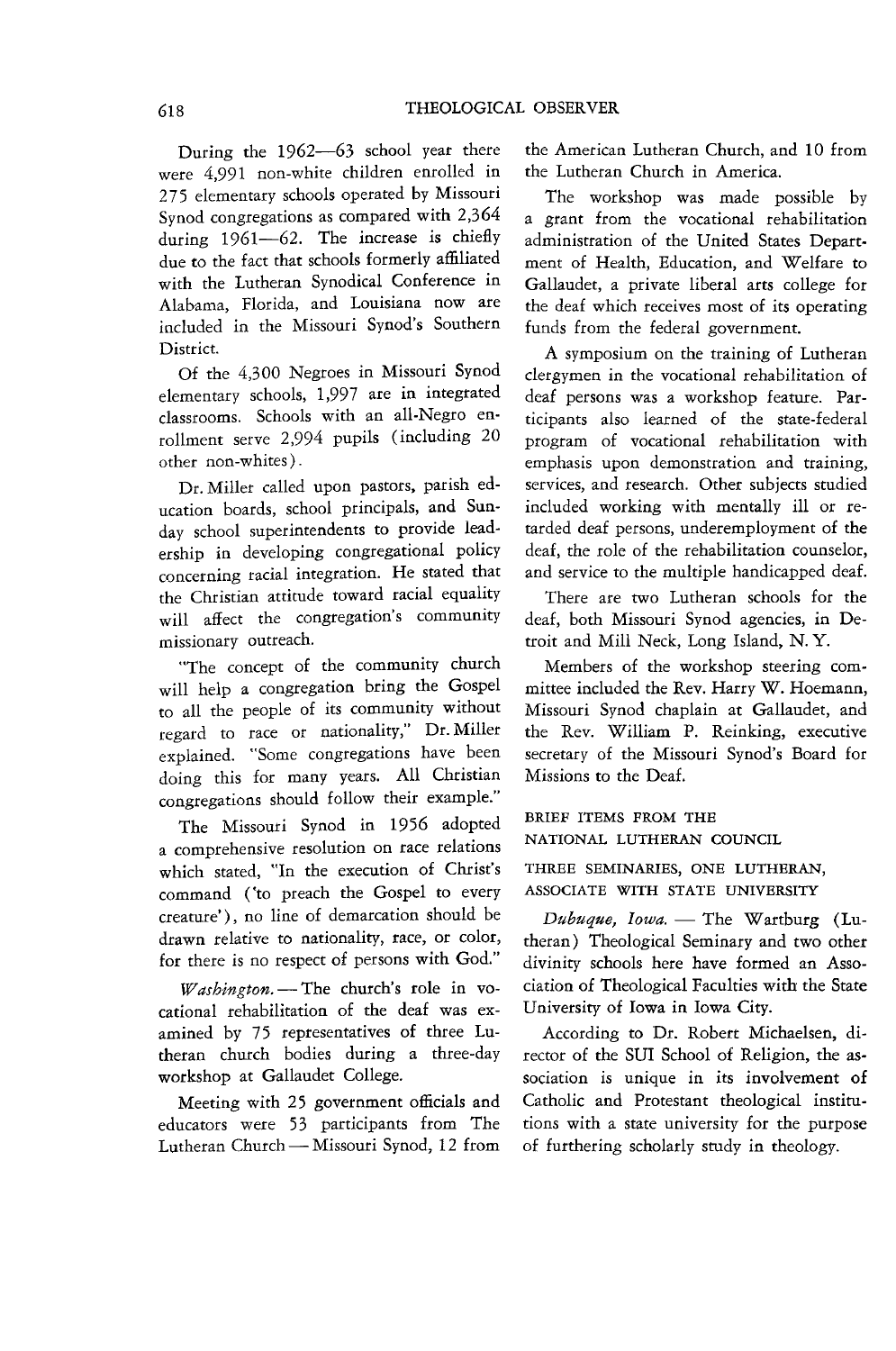In addition to the seminary of the American Lutheran Church, the other two Dubuque institutions in the association are the Aquinas Institute (Roman Catholic) and the theological seminary of the University of Dubuque (Presbyterian).

Dr. Michaelsen said that SUI is one of the few institutions in the nation where it is possible for a student to pursue graduate study in religion under an inter-religious faculty and that it is the only state university in the U. S. offering a doctorate in religion.

The heads of the four institutions forming the association issued a joint statement in which they said that it had been formed to provide a formal channel for becoming acquainted and exchanging ideas of mutual benefit, to strengthen graduate programs currently being offered by the participating faculties and to make the resources of the participating faculties and the institutions they represent more easily available to graduate students.

"Through this association," the statement continued, "it will be possible to admit qualified graduate students from Dubuque institutions into the graduate program of religion at SUI with advanced standing."

"It will also be possible for certain selected members of the faculties in the Dubuque institutions to participate in a limited way in the graduate program in religion at the State University of Iowa."

Dr. Alfred H. Ewald, president of the Wartburg Theological Seminary, said that the new association gives added emphasis to the academic quality in the participating institutions.

The Wartburg president said that SUI has invited Dr. Gerhard Krodel, professor of New Testament at Wartburg, to teach a oneday-a-week seminar course during the second semester of the coming academic year. The church schools in the association will also compile a listing of all their library books which will be made available to graduate students at SUI on a mail basis.

Although it is believed that this is the first such association in the U. S., Dr. Ewald noted that thought to similar relationships between seminaries and state institutions is being given in other parts of the country.

The association was formed in Iowa after a series of consultations that began in the fall of 1962. The consultations were inaugurated at the suggestion of the State University of Iowa's School of Religion in an attempt to augment its graduate program in religion.

Graduate work in religion has been offered at the state university since the founding of its School of Religion in 1927. The fnlltime teaching faculty of the SUI School of Religion presently consists of one Jewish, two Roman Catholic, and three Protestant scholars.

Dr. George W. Forell, a minister of the Lutheran Church in America, *is* professor of Protestant Theology at SUI. He was the first Lutheran to hold a chair of religion provided in 1954 by the Division of College and University Work of the National Lutheran Council with the cooperation of NLC church bodies having congregations in Iowa.

#### NEW LUTHERAN BOOK GIVES INTERCOMMUNION DOCUMENTS

*Geneva.* - A major Lutheran contribution to current discussions concerning interchurch fellowship and intercommunion, edited by the director of the Lutheran World Federation's Department of Theology has been released.

Titled "Church in Fellowship - Lutheran Interchurch Agreements and Practices," the 279-page book is brought out by Augsburg Publishing House in Minneapolis, Minn. A German edition also is to appear shortly.

The work presents a scholarly survey and analysis of significant Lutheran pronouncements - mostly from North America, Ger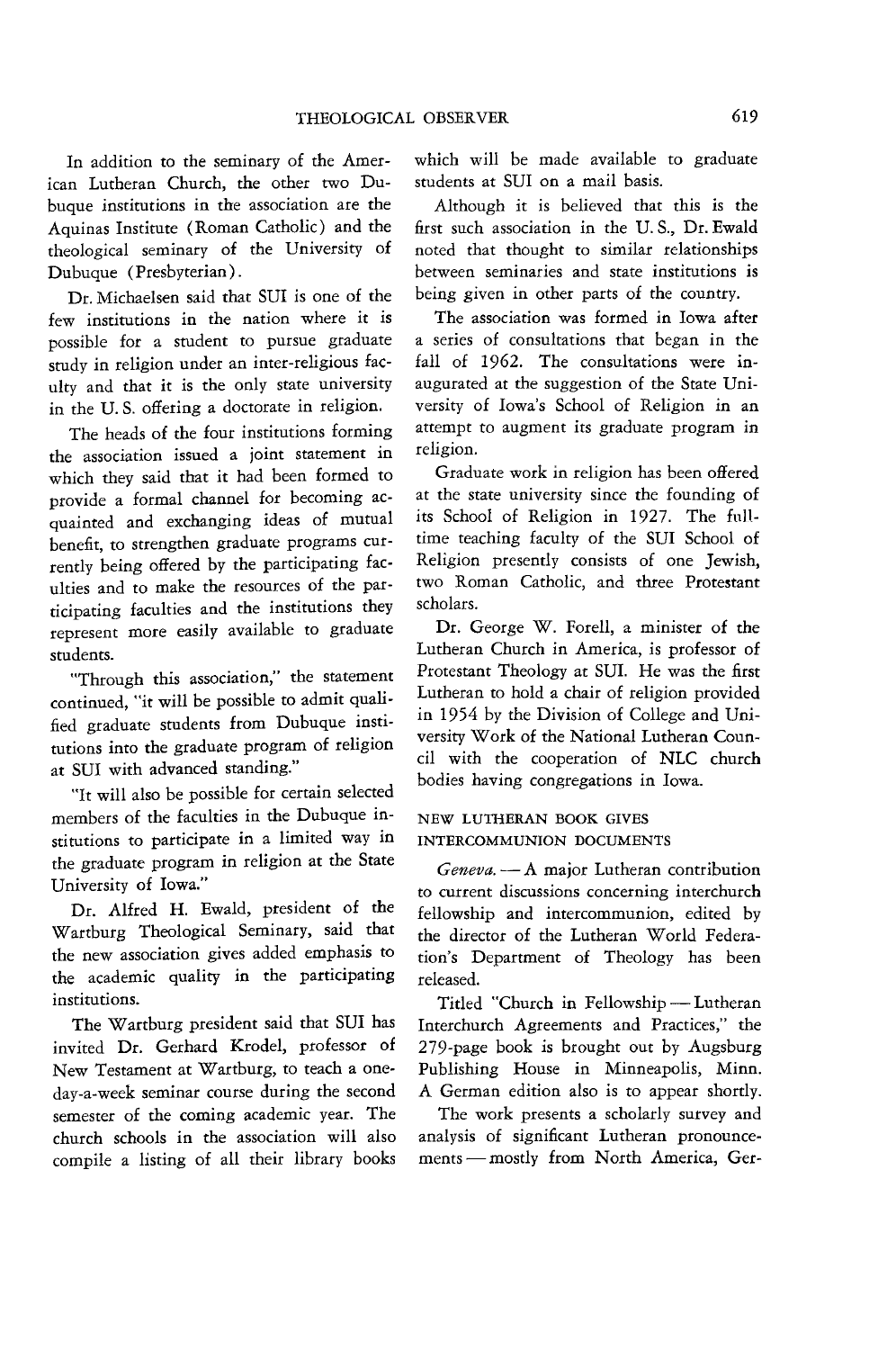many, and the Scandinavian lands - on altar and pulpit fellowship with Reformed, Anglican, and other churches, as well as sister Lutheran bodies.

Chief contributors are Dr. Fred W. Meuser, professor of historical theology at the Evangelical Lutheran Seminary in Columbus, Ohio; Pastor Johannes Meister of Sommersdorf (Bavaria), Germany; and the Rev. Carl Henrik Lyttkens, secretary of the theological sub-committee of the Swedish National Committee for the LWF.

Professor Meuser has dealt with the American churches, Pastor Meister with the German ones, and Pastor Lyttkens with those of Sweden, Finland, Denmark, and Norway. In addition, the editor, Dr. Vilmos Vajta, has concluded the volume with a thorough theological evaluation titled "The Unity of the Church and Holy Communion."

In dealing with the subject, Dr. Vajta has used a completely new terminology "in order to avoid confusion by using the term 'intercommunion' in so wide a sense that in the end no one knows what it actually covers."

The book is the result of a systematic examination of the question which the LWF Commission on Theology has been fostering for the past several years as part of its study program.

#### DEBATE ON WOMEN'S ORDINATION BREAKS OUT AT LWF MEETING

Stavanger, Norway. - Lutheran disagreement over the ordination of women unexpectedly broke out in a debate between prominent churchmen at a major Lutheran \'V orld Federation meeting here. The exchange took place at the annual enlarged meeting of the LWF Commission on World Mission. Speaking vigorously against the admission of women to the ministry was Dr. Max Lohe, president general of the United Evangelical Lutheran Church in Australia.

He drew a firm theological defense of

women's ordination out of the chairman of the commission, Bishop Heinrich Meyer of Lübeck, Germany, during discussion of a lecture by the latter on "The Ministry of the Church and its Administration."

In the lecture itself, Bishop Meyer had hinted at his personal opinion with these words:

 $f(A)$  conflict dividing even the Lutheran churches arises out of the question whether women can be admitted to, and ordained for, the ministry of preaching and administering the sacraments. There are those who deny this with seemingly Biblical grounds. There are others who from the basis of the Gospel of grace and freedom are convinced that the church cannot withhold this ministry from women because they too are freed by the grace of God in Christ Jesus and called to serve Him and bear witness to Him."

Dr. Lohe protested the use of the word "seemingly." He was later supported by Bishop Fridtjov Birkeli of Stavanger, who said the same word should also have been applied to the argument "from the basis of the Gospel of grace and freedom."

The Australian churchman set forth his church's Scriptural reasons for not opening the ministry to both sexes. Bishop Meyer replied, contending that the ordination of women was in harmony with Gospel doctrine.

DR. FRY SAYS LWF "OVERLEAPS" WALLS BETWEEN EAST AND WEST

Helsinki. - The Lutheran World Federation was described here as an international organization that has leaped the barriers between East and West to establish "a Christian bond of peace."

The assertion was made by the Rev. Dr. Franklin Clark Fry of New York in his presidential address at the opening plenary session of the LWF's Fourth Assembly.

Lutheran churches, he told the delegates gathered in the main hall of the University of Helsinki, are "prepared in spirit to reach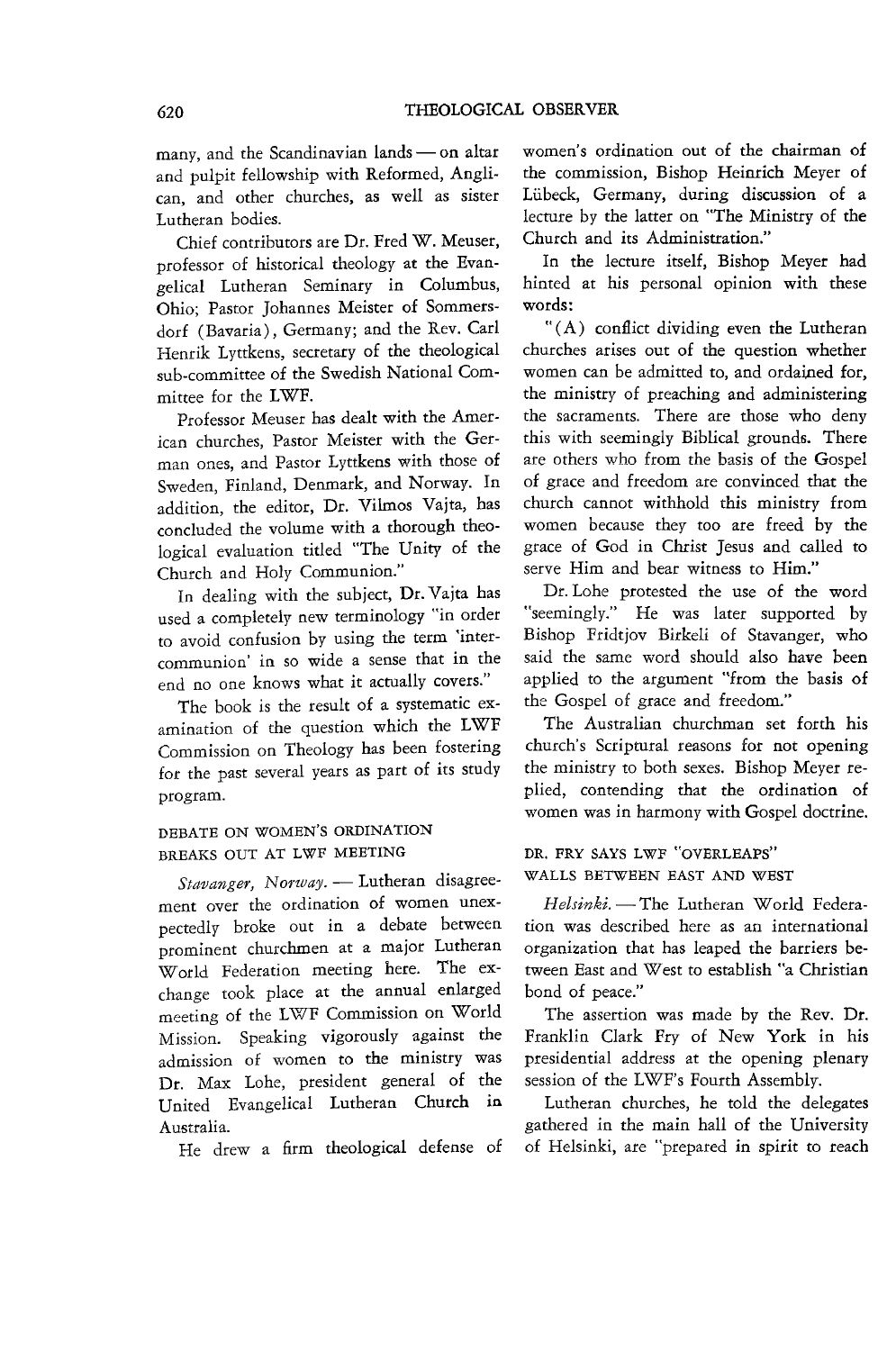out to brethren everywhere in a search for the fuller oneness of all who call Christ Lord in the midst of a hostile world, on the basis of a common adherence to Him who is and who teaches the Truth."

Dr. Fry, who is president of the Lutheran Church in America, a denomination of 3,200,000 members formed last year by a four-way merger, is completing a six-year term as head of the Federation.

Stressing that "these are days when Christ is vibrantly alive and expects His people to be creative," the church leader declared that "the challenge, the test, is on our side, in how responsive we are to Him."

Praising the record of the Lutheran World Federation as "a useful instrument for Christ's kingdom;' Dr. Fry added:

"In a day when the isolation of churches from one another is hopelessly outdated by the rapid currents of history, the LWF has enabled stronger churches to undergird the weak, it has saved minority churches from the defeatism of seeming to stand alone; in it we overleap, as is so sorely needed, the barriers between East and West and are establishing a Christian bond of peace."

The retiring president of the LWF pointed to some examples of the LWF's concern for others through its global program of interchurch aid, material relief, refugee resettlement and special projects.

"It has held out food and clothing to Palestinian Arabs, provided vocational opportunities in Hong Kong, extended medical aid in Algeria, and facilitated community development projects in many of the developing areas of the world, giving witness in every place that our God is the Father of all," he said.

"In an age of uprooting of peoples, more than 100,000 have seen and felt the active compassion of Christ as our (Lutheran) World Service has assisted them to new homes overseas, homes not only for their bodies but for their souls."

#### FINNISH LEADER WELCOMES 4TH ASSEMBLY OF THE LWF

Helsinki. - The President of Finland told the Lutheran World Federation here that "it calls for greater faith and inner strength" to treat as human beings and neighbors rather than enemies and rivals those whose "whole outlook *is* different" from one's own.

"This *is* what we must learn," declared Dr. Urho Kekkonnen, "if we, the human race, want to avoid fatal disruptions and the ravages of nuclear war."

Dr. Kekkonen warned that "pure terror of destruction *is* not enough to cross the barriers that separate the peoples of the world in our times."

Referring to Finland as a borderland between East and West, the President said this fact has not led only to wars, destruction and sufferings, but "it has meant new opportunities and given us new strength."

Finland's position as "bridge-builder between East and West," Dr. Kekkonen stressed, does not mean that "we should intrude ourselves as mediators in disagreements between great powers."

#### 11 CHURCH BODIES ADMITTED TO MEMBERSHIP IN THE LWF

*Helsinki.* -- Eight African and three European churches with a combined constituency of more than 1,600,000 were received into the membership of the Lutheran World Federation at its Fourth Assembly here.

It was the largest list of applicants the federation had considered since it was organized at Lund, Sweden, in 1947.

Overwhelmingly favorable action by the assembly on all 11 applications raised the federation's roster to 73 church bodies in 38 countries, representing a combined membership of more than 52 million Lutherans who comprise the third largest confessional family after the Roman Catholic and Eastern Orthodox.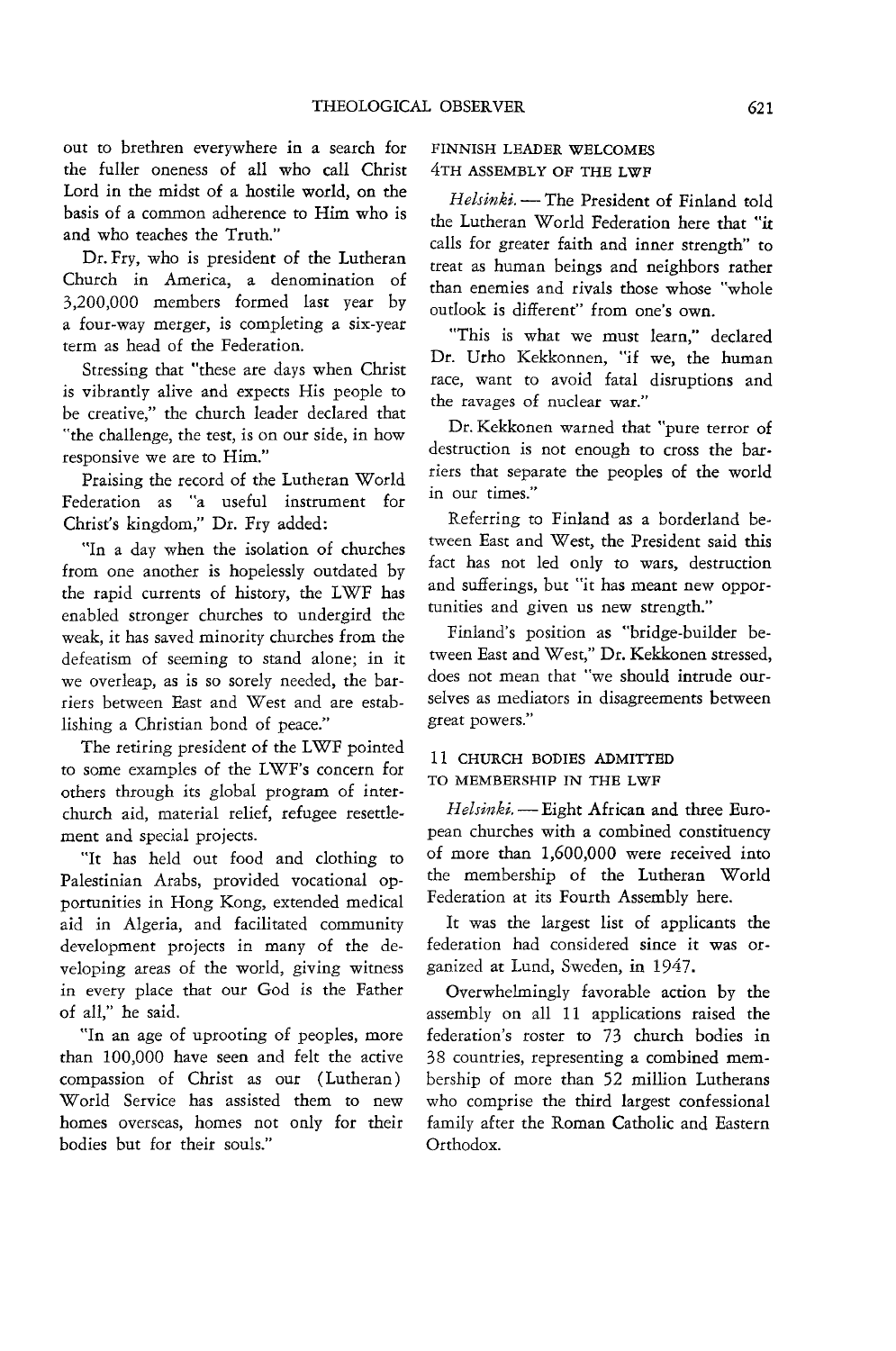The admission of the 11 churches was recommended by the LWF Executive Committee, which through a subcommittee had thoroughly studied each application to determine eligibility for membership.

The African churches are located in Ethiopia (two), Southern Rhodesia, South Africa (two), South-West Africa, and Tanganyika  $(two)$ .

The new European members are the Lutheran Churches of the Latvian and Estonian Soviet Socialist Republics of the USSR and the Church of Eutin in Germany.

All three of the former Baltic states-Latvia, Estonia, and Lithuania, now incorporated into the USSR - are represented in the LWF by churches in exile, with headquarters respectively in the United States, Sweden, and Germany.

Following announcement of the results of the voting, representatives of the new member churches were formally seated as delegates to the LWF's Fourth Assembly here.

When the membership applications were presented for approval, questions were raised from the floor of the assembly concerning the Lutheran churches in Latvia and Estonia.

LWF President Franklin Clark Fry, who presided, explained that the Executive Committee had carefully examined criticisms made by churches-in-exile of the two countries who are members of the LWF, but had found nothing in the LWF constitution which would bar the Latvian and Estonian churches from seeking membership.

"Even though the Executive Committee fully understands the difficulties which this can create for the churches-in-exile, it is apparent that the churches in Estonia and Latvia cannot be satisfactorily represented through churches-in-exile," Dr. Fry said.

The Rev. Alexander Veinbergs, president of the Latvian church-in-exile, told the assembly that the LWF should create a special commission to study the problem of churches in the Baltic nations. No motion to that effect was offered, however, and the assembly proceeded to ballot on the applications.

#### WORLD MISSION COMMISSION ADOPTS RECORD BUDGET

*Stavanger, Norway.* - The largest program budget in the history of the Lutheran World Federation's Commission on World Mission was adopted at the annual meeting of CWM which closed here on July 25.

It calls for a total of \$800,000 in assured grants for church-related projects in Asia and Africa and an additional \$250,000 of fresh funds that will be sought to meet other needs in those areas. The amount of  $$280,000$  one-third of the assured part of the budget -will be for the federation's Voice of the Gospel shortwave radio station in Addis Ababa, Ethiopia.

#### ASK STUDY OF POSSIBLE LWF TIES WITH INTER-CONFESSIONAL CHURCHES

*Stavanger, Norway.* - The question of a possible relationship between the Lutheran World Federation and churches of mixed confessional character or background was raised at the annual enlarged meeting here of the LWF Commission on World Mission.

Participants voted on July 24 "that the LWF be requested to study the question of what kind of relationship it should establish, if any, with churches which are partially Lutheran and partially non-Lutheran, and with Lutheran churches which are likely to enter into union with non-Lutheran churches."

The request reflected a concern expressed by churchmen of some Asian and African countries where Lutherans are involved in unity talks that may lead to interconfessional church mergers. South India and Tanganyika are prominent among the places where such talks are going on.

On the other hand, there are already a number of churches in different parts of the world with a mixed heritage including Lu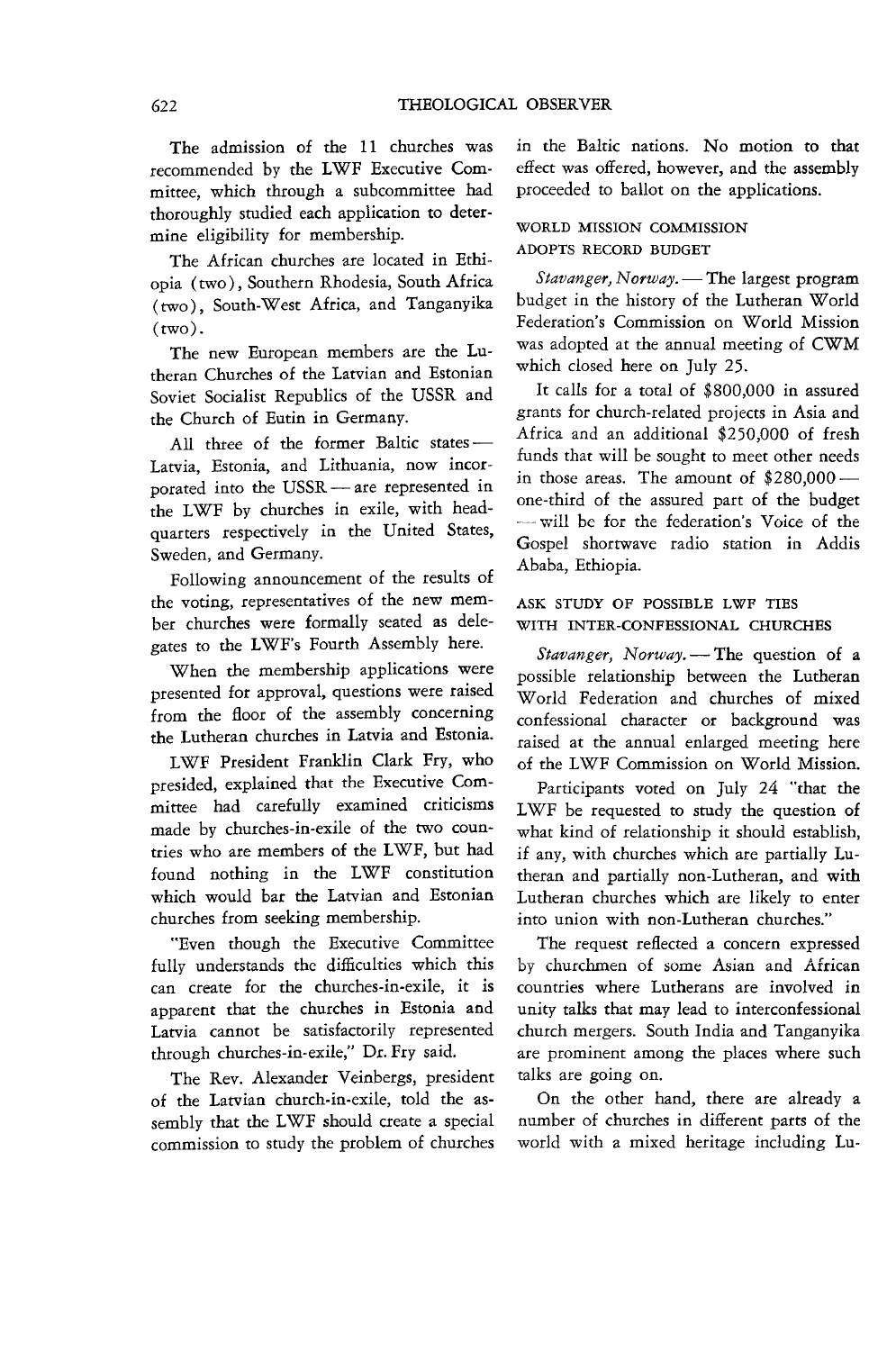theran traditions. By far the largest churches of this kind are the union churches of Germany.

#### OFFERING AT LWF ASSEMBLY GOES TO QUAKE RELIEF

*Helsinki.* - The Department of World Service of the Lutheran World Federation moved swiftly to assist victims of the series of earthquakes in late July in the Macedonian city of Skoplje, Yugoslavia.

Relief funds were provided by an offering of nearly 4,000 Finnish marks (approximately \$1,200) from delegates and visitors attending the opening service of the Fourth Assembly of the federation on July *30.* 

Reports from Skoplje indicated that nearly 1,000 persons had lost their lives in the earthquake that struck at dawn, destroying 85 percent of the city's homes and driving half of its 170,000 residents into the streets.

#### VATICAN COUNCIL DELEGATION OF LWF RAISED TO THREE

*Helsinki.* - Three delegate observers will represent the Lutheran World Federation at the second session of the Vatican Council which is to open this autumn, the LWF Executive Committee decided at a three-day pre-assembly meeting here.

They are Dr. Kristen-Ejnar Skydsgaard, professor of systematic theology at the University of Copenhagen, Dr. George A. Lindbeck, the federation's inter-confessional research professor, and Dr. Vilmos Vajta, director of the LWF Department of Theology in Geneva.

The Executive Committee action was in response to an invitation received from Augustine Cardinal Bea, chairman of the Vatican Secretariat for Promoting Christian Unity. The death of a pope and election of a successor made necessary a fresh convocation of the council and invitation of non-Roman Catholic observers.

At the first session of the council, Profes-

sors Skydsgaard and Lindbeck were the federation's delegate observers. However, Dr. Skydsgaard was unable to remain in Rome for the entire session and Dr. Vajta served as his alternate.

Both Dr. Skydsgaard and Dr. Lindbeck have been very closely related with the LWF's inter-confessional research program. The Danish dogmatician was, for the first two years of the program's existence, its staff leader, with the title of research professor.

Dr. Lindbeck, who is on leave from a chair of historical theology at Yale Divinity School in New Haven, Conn., became his successor in July 1962. Dr. Vajta has headed the federation's theological department in Geneva for about a decade.

TRAVEL BAN KEEPS ORDASS, OTHERS FROM LWF ASSEMBLY

*Helsinki.* - Bishop Lajos Ordass, former head of the Hungarian Lutheran Church and current first vice-president of the Lutheran World Federation, was not permitted by the Budapest government to attend the federation's Fourth Assembly here.

Dr. Ordass, who was obliged to retire under state pressure in June 1958, had intended to take part in the assembly and an Executive Committee meeting immediately preceding it, but was unable to obtain an exit visa.

Also denied permission to leave Hungary was Bishop Zoltan Turoczy, a colleague of Bishop Ordass.

Bishop Turoczy, who was thrice forced out of office by the Budapest government and is now living in retirement, was awarded the honorary doctor of theology from the Faculty of Theology at the University of Helsinki in absentia.

The Hungarian Lutheran Church, however, was represented by its full complement of six delegates, headed by Bishops Lajos Veto and Zoltan Kaldy.

It was reported here that almost two-